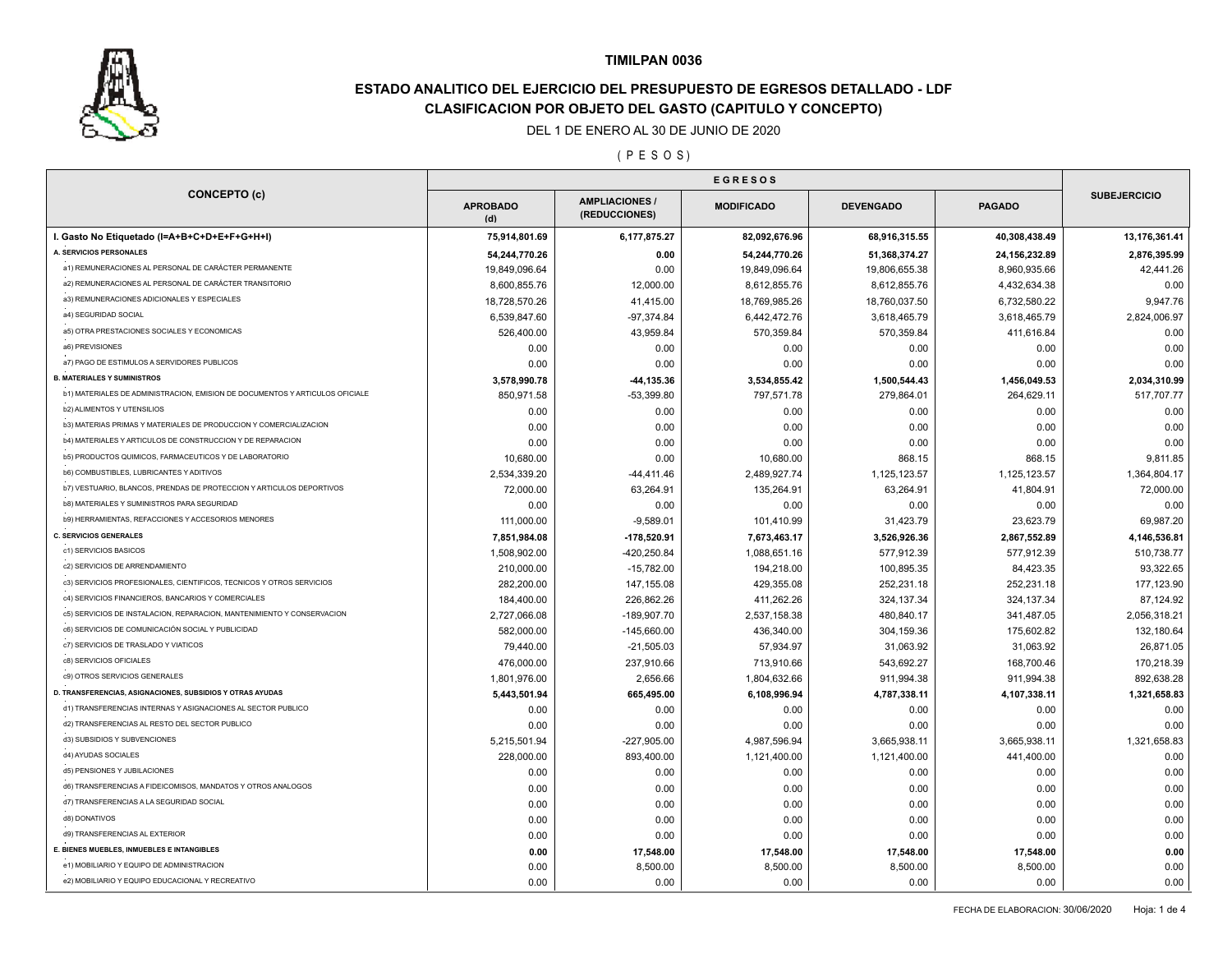

# **ESTADO ANALITICO DEL EJERCICIO DEL PRESUPUESTO DE EGRESOS DETALLADO - LDF CLASIFICACION POR OBJETO DEL GASTO (CAPITULO Y CONCEPTO)**

### DEL 1 DE ENERO AL 30 DE JUNIO DE 2020

( P E S O S )

|                                                                                                                |                        | <b>EGRESOS</b>                       |                   |                  |                 |                     |  |
|----------------------------------------------------------------------------------------------------------------|------------------------|--------------------------------------|-------------------|------------------|-----------------|---------------------|--|
| <b>CONCEPTO (c)</b>                                                                                            | <b>APROBADO</b><br>(d) | <b>AMPLIACIONES</b><br>(REDUCCIONES) | <b>MODIFICADO</b> | <b>DEVENGADO</b> | <b>PAGADO</b>   | <b>SUBEJERCICIO</b> |  |
| e3) EQUIPO E INSTRUMENTAL MEDICO Y DE LABORATORIO                                                              | 0.00                   | 0.00                                 | 0.00              | 0.00             | 0.00            | 0.00                |  |
| e4) VEHICULOS Y EQUIPO DE TRANSPORTE                                                                           | 0.00                   | 0.00                                 | 0.00              | 0.00             | 0.00            | 0.00                |  |
| e5) EQUIPO DE DEFENSA Y SEGURIDAD                                                                              | 0.00                   | 0.00                                 | 0.00              | 0.00             | 0.00            | 0.00                |  |
| e6) MAQUINARIA, OTROS EQUIPOS Y HERRAMIENTAS                                                                   | 0.00                   | 9,048.00                             | 9,048.00          | 9,048.00         | 9,048.00        | 0.00                |  |
| e7) ACTIVOS BIOLOGICOS                                                                                         | 0.00                   | 0.00                                 | 0.00              | 0.00             | 0.00            | 0.00                |  |
| e8) BIENES INMUEBLES                                                                                           | 0.00                   | 0.00                                 | 0.00              | 0.00             | 0.00            | 0.00                |  |
| e9) ACTIVOS INTANGIBLES                                                                                        | 0.00                   | 0.00                                 | 0.00              | 0.00             | 0.00            | 0.00                |  |
| <b>F. INVERSION PUBLICA</b>                                                                                    | 3,060,647.82           | 1,914,568.26                         | 4,975,216.08      | 2,582,005.46     | 2,570,138.15    | 2,393,210.62        |  |
| f1) OBRA PUBLICA EN BIENES DE DOMINIO PUBLICO                                                                  | 3,060,647.82           | 1,914,568.26                         | 4,975,216.08      | 2,582,005.46     | 2,570,138.15    | 2,393,210.62        |  |
| f2) OBRA PUBLICA EN BIENES PROPIOS                                                                             | 0.00                   | 0.00                                 | 0.00              | 0.00             | 0.00            | 0.00                |  |
| f3) PROYECTOS PRODUCTIVOS Y ACCIONES DE FOMENTO                                                                | 0.00                   | 0.00                                 | 0.00              | 0.00             | 0.00            | 0.00                |  |
| G. INVERSIONES FINANCIERAS Y OTRAS PROVISIONES                                                                 | 0.00                   | 0.00                                 | 0.00              | 0.00             | 0.00            | 0.00                |  |
| g1) INVERSIONES PARA EL FOMENTO DE ACTIVIDADES PRODUCTIVAS                                                     | 0.00                   | 0.00                                 | 0.00              | 0.00             | 0.00            | 0.00                |  |
| g2) ACCIONES Y PARTICIPACIONES DE CAPITAL                                                                      | 0.00                   | 0.00                                 | 0.00              | 0.00             | 0.00            | 0.00                |  |
| g3) COMPRA DE TITULOS Y VALORES                                                                                | 0.00                   | 0.00                                 | 0.00              | 0.00             | 0.00            | 0.00                |  |
| g4) CONCESION DE PRESTAMOS                                                                                     | 0.00                   | 0.00                                 | 0.00              | 0.00             | 0.00            | 0.00                |  |
| g5) INVERSIONES EN FIDEICOMISOS, MANDATOS Y OTROS ANALOGOS<br>FIDEICOMISO DE DESASTRES NATURALES (INFORMATIVO) | 0.00                   | 0.00                                 | 0.00              | 0.00             | 0.00            | 0.00                |  |
| g6) OTRAS INVERSIONES FINANCIERAS                                                                              | 0.00                   | 0.00                                 | 0.00              | 0.00             | 0.00            | 0.00                |  |
| g7) PROVISIONES PARA CONTINGENCIAS Y OTRAS EROGACIONES ESPECIALES                                              | 0.00                   | 0.00                                 | 0.00              | 0.00             | 0.00            | 0.00                |  |
| H. PARTICIPACIONES Y APORTACIONES                                                                              | 0.00                   | 0.00                                 | 0.00              | 0.00             | 0.00            | 0.00                |  |
| h1) PARTICIPACIONES                                                                                            | 0.00                   | 0.00                                 | 0.00              | 0.00             | 0.00            | 0.00                |  |
| h2) APORTACIONES                                                                                               | 0.00                   | 0.00                                 | 0.00              | 0.00             | 0.00            | 0.00                |  |
| h3) CONVENIOS                                                                                                  | 0.00                   | 0.00                                 | 0.00              | 0.00             | 0.00            | 0.00                |  |
| I. DEUDA PUBLICA                                                                                               | 1,734,906.81           | 3,802,920.28                         | 5,537,827.09      | 5,133,578.92     | 5,133,578.92    | 404,248.17          |  |
| i1) AMORTIZACION DE LA DEUDA PUBLICA                                                                           | 0.00                   | 0.00                                 | 0.00              | 0.00             | 0.00            | 0.00                |  |
| i2) INTERESES DE LA DEUDA PUBLICA                                                                              | 0.00                   | 0.00                                 | 0.00              | 0.00             | 0.00            | 0.00                |  |
| i3) COMISIONES DE LA DEUDA PUBLICA                                                                             | 0.00                   | 0.00                                 | 0.00              | 0.00             | 0.00            | 0.00                |  |
| i4) GASTOS DE LA DEUDA PUBLICA                                                                                 | 0.00                   | 0.00                                 | 0.00              | 0.00             | 0.00            | 0.00                |  |
| i5) COSTO POR COBERTURAS                                                                                       | 0.00                   | 0.00                                 | 0.00              | 0.00             | 0.00            | 0.00                |  |
| i6) APOYOS FINANCIEROS                                                                                         | 0.00                   | 0.00                                 | 0.00              | 0.00             | 0.00            | 0.00                |  |
| i7) ADEUDOS DE EJERCICIOS FISCALES ANTERIORES (ADEFAS)                                                         | 1,734,906.81           | 3,802,920.28                         | 5,537,827.09      | 5,133,578.92     | 5, 133, 578. 92 | 404,248.17          |  |
| II. Gasto Etiquetado (II=A+B+C+D+E+F+G+H+I)                                                                    | 100,243,454.96         | $-6, 177, 875.27$                    | 94,065,579.69     | 11,580,292.99    | 8,433,061.38    | 82,485,286.70       |  |
| A. SERVICIOS PERSONALES                                                                                        | 4,418,742.54           | 0.00                                 | 4,418,742.54      | 4,418,742.54     | 2,266,487.34    | 0.00                |  |
| a1) REMUNERACIONES AL PERSONAL DE CARÁCTER PERMANENTE                                                          | 2,136,000.00           | 0.00                                 | 2,136,000.00      | 2,136,000.00     | 1,208,683.00    | 0.00                |  |
| a2) REMUNERACIONES AL PERSONAL DE CARÁCTER TRANSITORIO                                                         | 0.00                   | 0.00                                 | 0.00              | 0.00             | 0.00            | 0.00                |  |
| a3) REMUNERACIONES ADICIONALES Y ESPECIALES                                                                    | 2,282,742.54           | 0.00                                 | 2,282,742.54      | 2,282,742.54     | 1,057,804.34    | 0.00                |  |
| a4) SEGURIDAD SOCIAL                                                                                           | 0.00                   | 0.00                                 | 0.00              | 0.00             | 0.00            | 0.00                |  |
| a5) OTRA PRESTACIONES SOCIALES Y ECONOMICAS                                                                    | 0.00                   | 0.00                                 | 0.00              | 0.00             | 0.00            | 0.00                |  |
| a6) PREVISIONES                                                                                                | 0.00                   | 0.00                                 | 0.00              | 0.00             | 0.00            | 0.00                |  |
| a7) PAGO DE ESTIMULOS A SERVIDORES PUBLICOS                                                                    | 0.00                   | 0.00                                 | 0.00              | 0.00             | 0.00            | 0.00                |  |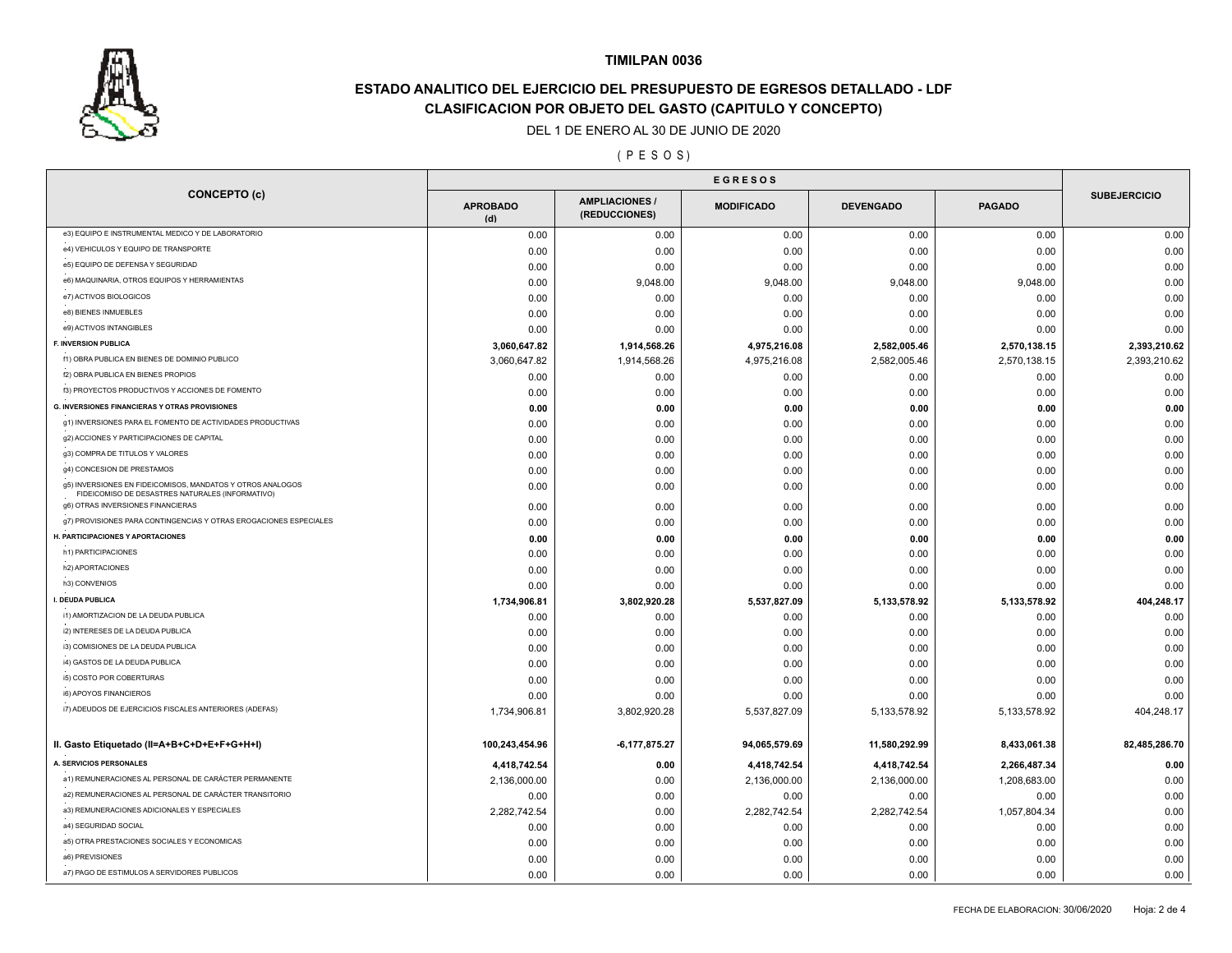

# **ESTADO ANALITICO DEL EJERCICIO DEL PRESUPUESTO DE EGRESOS DETALLADO - LDF CLASIFICACION POR OBJETO DEL GASTO (CAPITULO Y CONCEPTO)**

#### DEL 1 DE ENERO AL 30 DE JUNIO DE 2020

( P E S O S )

| <b>CONCEPTO (c)</b>                                                          | <b>APROBADO</b><br>(d) | <b>AMPLIACIONES</b><br>(REDUCCIONES) | <b>MODIFICADO</b> | <b>DEVENGADO</b> | <b>PAGADO</b> | <b>SUBEJERCICIO</b> |
|------------------------------------------------------------------------------|------------------------|--------------------------------------|-------------------|------------------|---------------|---------------------|
| <b>B. MATERIALES Y SUMINISTROS</b>                                           | 46,458.00              | 0.00                                 | 46,458.00         | 0.00             | 0.00          | 46,458.00           |
| b1) MATERIALES DE ADMINISTRACION, EMISION DE DOCUMENTOS Y ARTICULOS OFICIALE | 0.00                   | 0.00                                 | 0.00              | 0.00             | 0.00          | 0.00                |
| <b>b2) ALIMENTOS Y UTENSILIOS</b>                                            | 0.00                   | 0.00                                 | 0.00              | 0.00             | 0.00          | 0.00                |
| b3) MATERIAS PRIMAS Y MATERIALES DE PRODUCCION Y COMERCIALIZACION            | 0.00                   | 0.00                                 | 0.00              | 0.00             | 0.00          | 0.00                |
| b4) MATERIALES Y ARTICULOS DE CONSTRUCCION Y DE REPARACION                   | 0.00                   | 0.00                                 | 0.00              | 0.00             | 0.00          | 0.00                |
| b5) PRODUCTOS QUIMICOS, FARMACEUTICOS Y DE LABORATORIO                       | 0.00                   | 0.00                                 | 0.00              | 0.00             | 0.00          | 0.00                |
| <b>b6) COMBUSTIBLES, LUBRICANTES Y ADITIVOS</b>                              | 0.00                   | 0.00                                 | 0.00              | 0.00             | 0.00          | 0.00                |
| b7) VESTUARIO, BLANCOS, PRENDAS DE PROTECCION Y ARTICULOS DEPORTIVOS         | 46,458.00              | 0.00                                 | 46,458.00         | 0.00             | 0.00          | 46,458.00           |
| b8) MATERIALES Y SUMINISTROS PARA SEGURIDAD                                  | 0.00                   | 0.00                                 | 0.00              | 0.00             | 0.00          | 0.00                |
| b9) HERRAMIENTAS, REFACCIONES Y ACCESORIOS MENORES                           | 0.00                   | 0.00                                 | 0.00              | 0.00             | 0.00          | 0.00                |
| <b>C. SERVICIOS GENERALES</b>                                                | 7,521,844.01           | $-28,612.92$                         | 7,493,231.09      | 4,955,563.61     | 3,960,587.20  | 2,537,667.48        |
| c1) SERVICIOS BASICOS                                                        | 7,314,444.01           | $-1,518.44$                          | 7,312,925.57      | 4,905,312.95     | 3,930,517.74  | 2,407,612.62        |
| c2) SERVICIOS DE ARRENDAMIENTO                                               | 0.00                   | 0.00                                 | 0.00              | 0.00             | 0.00          | 0.00                |
| c3) SERVICIOS PROFESIONALES, CIENTIFICOS, TECNICOS Y OTROS SERVICIOS         | 23,200.00              | 0.00                                 | 23,200.00         | 11,000.00        | 11,000.00     | 12,200.00           |
| c4) SERVICIOS FINANCIEROS, BANCARIOS Y COMERCIALES                           | 0.00                   | 2,025.52                             | 2,025.52          | 1,993.04         | 1,993.04      | 32.48               |
| c5) SERVICIOS DE INSTALACION, REPARACION, MANTENIMIENTO Y CONSERVACION       | 184,200.00             | $-29,120.00$                         | 155,080.00        | 37,257.62        | 17,076.42     | 117,822.38          |
| c6) SERVICIOS DE COMUNICACIÓN SOCIAL Y PUBLICIDAD                            | 0.00                   | 0.00                                 | 0.00              | 0.00             | 0.00          | 0.00                |
| c7) SERVICIOS DE TRASLADO Y VIATICOS                                         | 0.00                   | 0.00                                 | 0.00              | 0.00             | 0.00          | 0.00                |
| c8) SERVICIOS OFICIALES                                                      | 0.00                   | 0.00                                 | 0.00              | 0.00             | 0.00          | 0.00                |
| c9) OTROS SERVICIOS GENERALES                                                | 0.00                   | 0.00                                 | 0.00              | 0.00             | 0.00          | 0.00                |
| D. TRANSFERENCIAS, ASIGNACIONES, SUBSIDIOS Y OTRAS AYUDAS                    | 0.00                   | 0.00                                 | 0.00              | 0.00             | 0.00          | 0.00                |
| d1) TRANSFERENCIAS INTERNAS Y ASIGNACIONES AL SECTOR PUBLICO                 | 0.00                   | 0.00                                 | 0.00              | 0.00             | 0.00          | 0.00                |
| d2) TRANSFERENCIAS AL RESTO DEL SECTOR PUBLICO                               | 0.00                   | 0.00                                 | 0.00              | 0.00             | 0.00          | 0.00                |
| d3) SUBSIDIOS Y SUBVENCIONES                                                 | 0.00                   | 0.00                                 | 0.00              | 0.00             | 0.00          | 0.00                |
| d4) AYUDAS SOCIALES                                                          | 0.00                   | 0.00                                 | 0.00              | 0.00             | 0.00          | 0.00                |
| d5) PENSIONES Y JUBILACIONES                                                 | 0.00                   | 0.00                                 | 0.00              | 0.00             | 0.00          | 0.00                |
| d6) TRANSFERENCIAS A FIDEICOMISOS, MANDATOS Y OTROS ANALOGOS                 | 0.00                   | 0.00                                 | 0.00              | 0.00             | 0.00          | 0.00                |
| d7) TRANSFERENCIAS A LA SEGURIDAD SOCIAL                                     |                        |                                      |                   |                  |               |                     |
| d8) DONATIVOS                                                                | 0.00<br>0.00           | 0.00                                 | 0.00              | 0.00             | 0.00          | 0.00<br>0.00        |
| d9) TRANSFERENCIAS AL EXTERIOR                                               |                        | 0.00                                 | 0.00              | 0.00             | 0.00          |                     |
| E. BIENES MUEBLES, INMUEBLES E INTANGIBLES                                   | 0.00                   | 0.00                                 | 0.00              | 0.00             | 0.00          | 0.00                |
| e1) MOBILIARIO Y EQUIPO DE ADMINISTRACION                                    | 331,759.00             | 0.00                                 | 331,759.00        | 0.00             | 0.00          | 331,759.00          |
| e2) MOBILIARIO Y EQUIPO EDUCACIONAL Y RECREATIVO                             | 0.00                   | 0.00                                 | 0.00              | 0.00             | 0.00          | 0.00                |
| e3) EQUIPO E INSTRUMENTAL MEDICO Y DE LABORATORIO                            | 0.00                   | 0.00                                 | 0.00              | 0.00             | 0.00          | 0.00                |
|                                                                              | 0.00                   | 0.00                                 | 0.00              | 0.00             | 0.00          | 0.00                |
| e4) VEHICULOS Y EQUIPO DE TRANSPORTE                                         | 331,759.00             | 0.00                                 | 331,759.00        | 0.00             | 0.00          | 331,759.00          |
| e5) EQUIPO DE DEFENSA Y SEGURIDAD                                            | 0.00                   | 0.00                                 | 0.00              | 0.00             | 0.00          | 0.00                |
| e6) MAQUINARIA, OTROS EQUIPOS Y HERRAMIENTAS                                 | 0.00                   | 0.00                                 | 0.00              | 0.00             | 0.00          | 0.00                |
| e7) ACTIVOS BIOLOGICOS                                                       | 0.00                   | 0.00                                 | 0.00              | 0.00             | 0.00          | 0.00                |
| e8) BIENES INMUEBLES                                                         | 0.00                   | 0.00                                 | 0.00              | 0.00             | 0.00          | 0.00                |
| e9) ACTIVOS INTANGIBLES                                                      | 0.00                   | 0.00                                 | 0.00              | 0.00             | 0.00          | 0.00                |
| F. INVERSION PUBLICA                                                         | 82,821,188.41          | $-3,541,753.17$                      | 79,279,435.24     | 187,037.74       | 187,037.74    | 79,092,397.50       |
| f1) OBRA PUBLICA EN BIENES DE DOMINIO PUBLICO                                | 82,821,188.41          | $-3,541,753.17$                      | 79,279,435.24     | 187,037.74       | 187,037.74    | 79,092,397.50       |